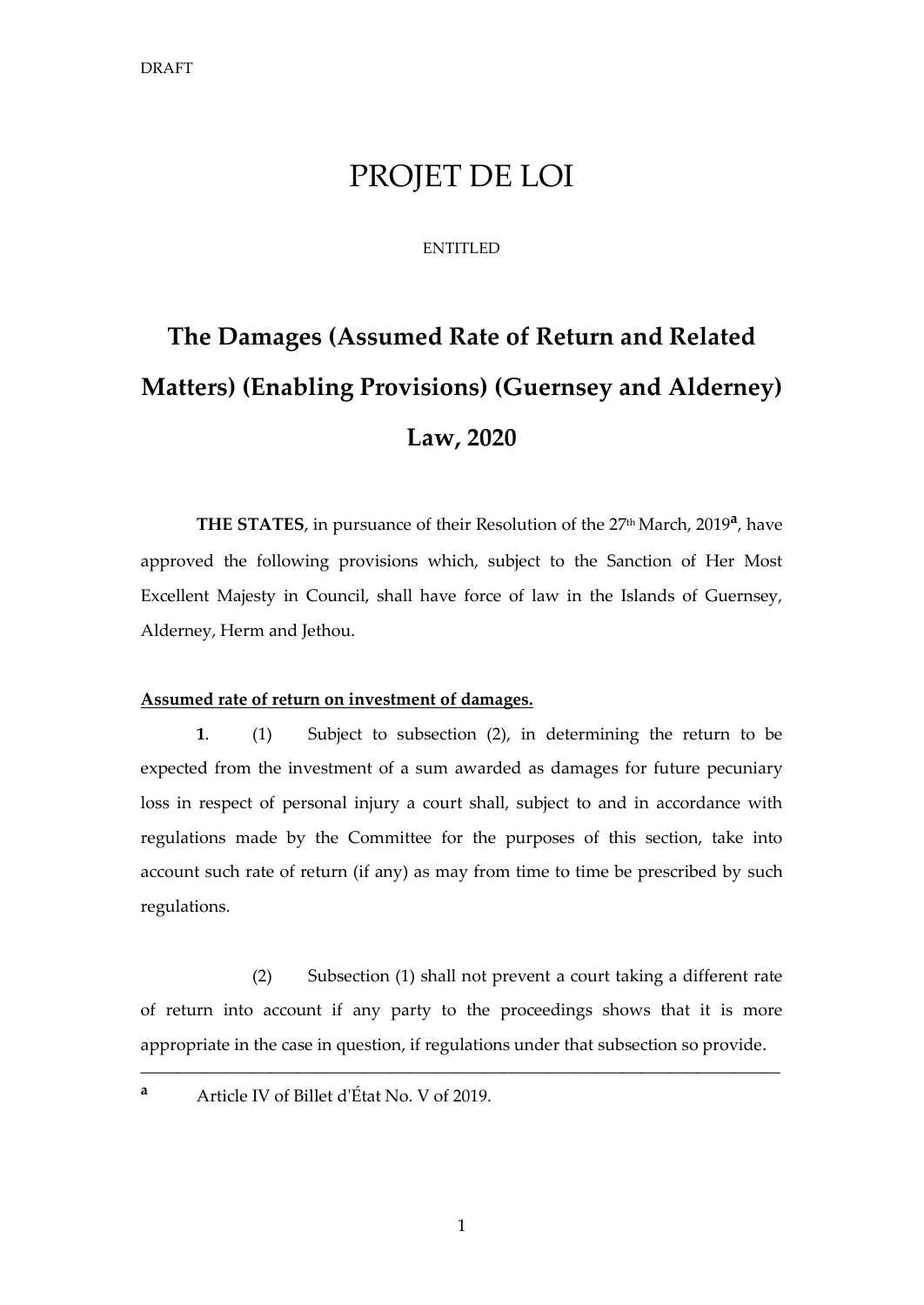(3) Subject to section 7(2), regulations under subsection (1) shall be made after consultation with such persons as appear to the Committee to be appropriate, and may prescribe different rates of return for different classes of case and may, without limitation, distinguish between classes of case by reference to -

- (a) the description of pecuniary loss involved,
- (b) the length of period during which future pecuniary loss is expected to occur, and
- (c) the time when future pecuniary loss is expected to occur.
- (4) The Committee shall regularly, and at least every five years, review –
	- (a) the prescribed rate of return in regulations made under subsection (1) and determine whether it should be –
		- (i) changed to a different rate, or
		- (ii) kept unchanged; or
	- (b) if no rate of return is for the time being prescribed by regulations made under subsection (1), whether a rate should be so prescribed and, if so, what the rate should be.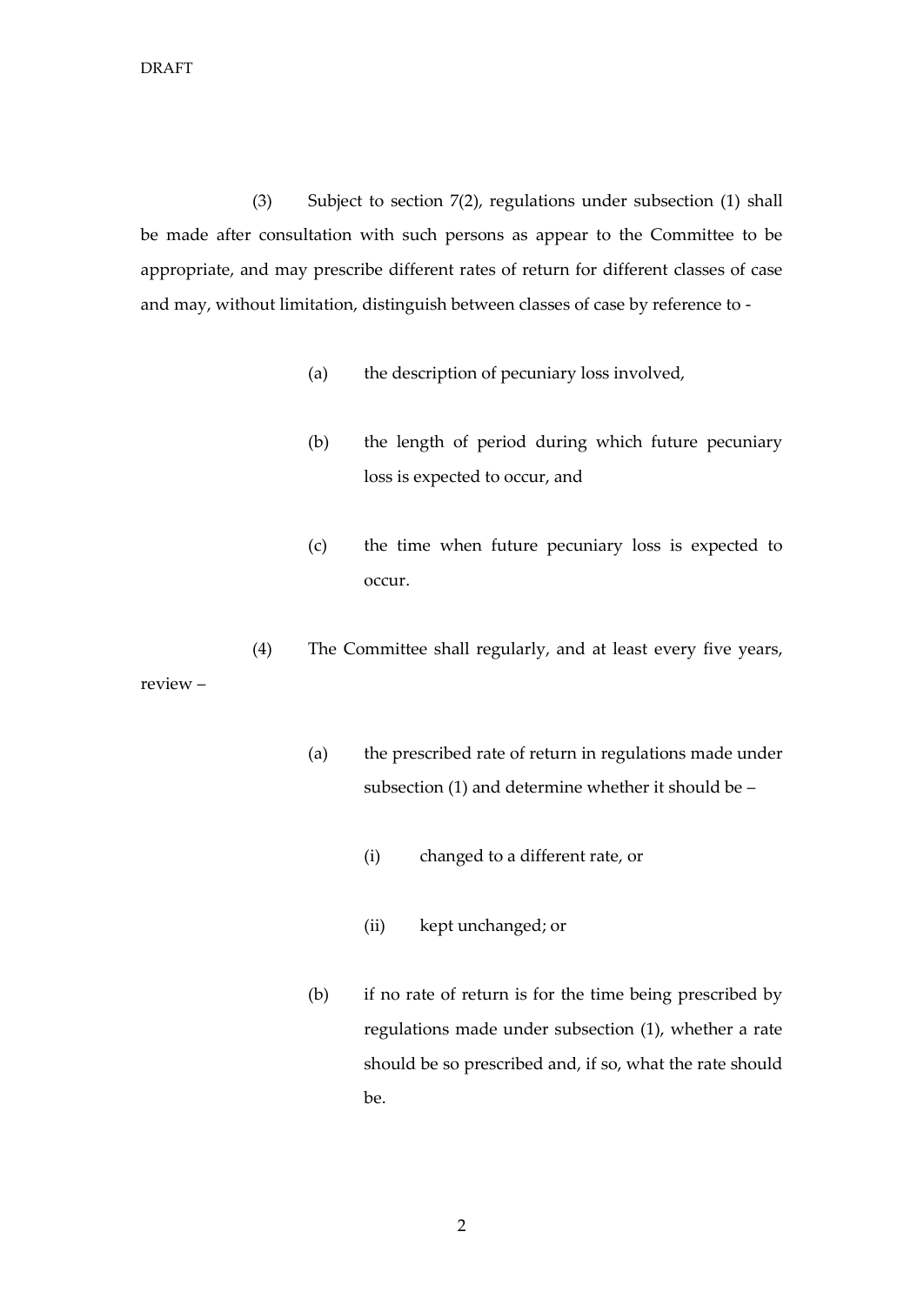#### **Periodic Payment Orders.**

**2.** (1) A court awarding damages for future pecuniary loss in respect of personal injury –

- (a) may order that damages are wholly or partly to take the form of periodical payments, and
- (b) shall consider whether to make that order.

(2) A court awarding other damages in respect of personal injury may, if the parties consent, order that the damages are wholly or partly to take the form of periodical payments.

(3) An order that damages are wholly or partly to take the form of periodical payments shall be referred to as a "**Periodic Payment Order**".

(4) A court may not make a Periodic Payment Order unless satisfied that the continuity of payment under the order is reasonably secure.

- (5) A Periodic Payment Order may include provision
	- (a) about how payments are to be made, and
	- (b) requiring the party responsible for the payments to take specified action to secure continuity of payment,

and the Order may contain such incidental, ancillary, consequential and supplementary provision, and may be made on such terms and conditions and subject to such penalty, as the court thinks proper.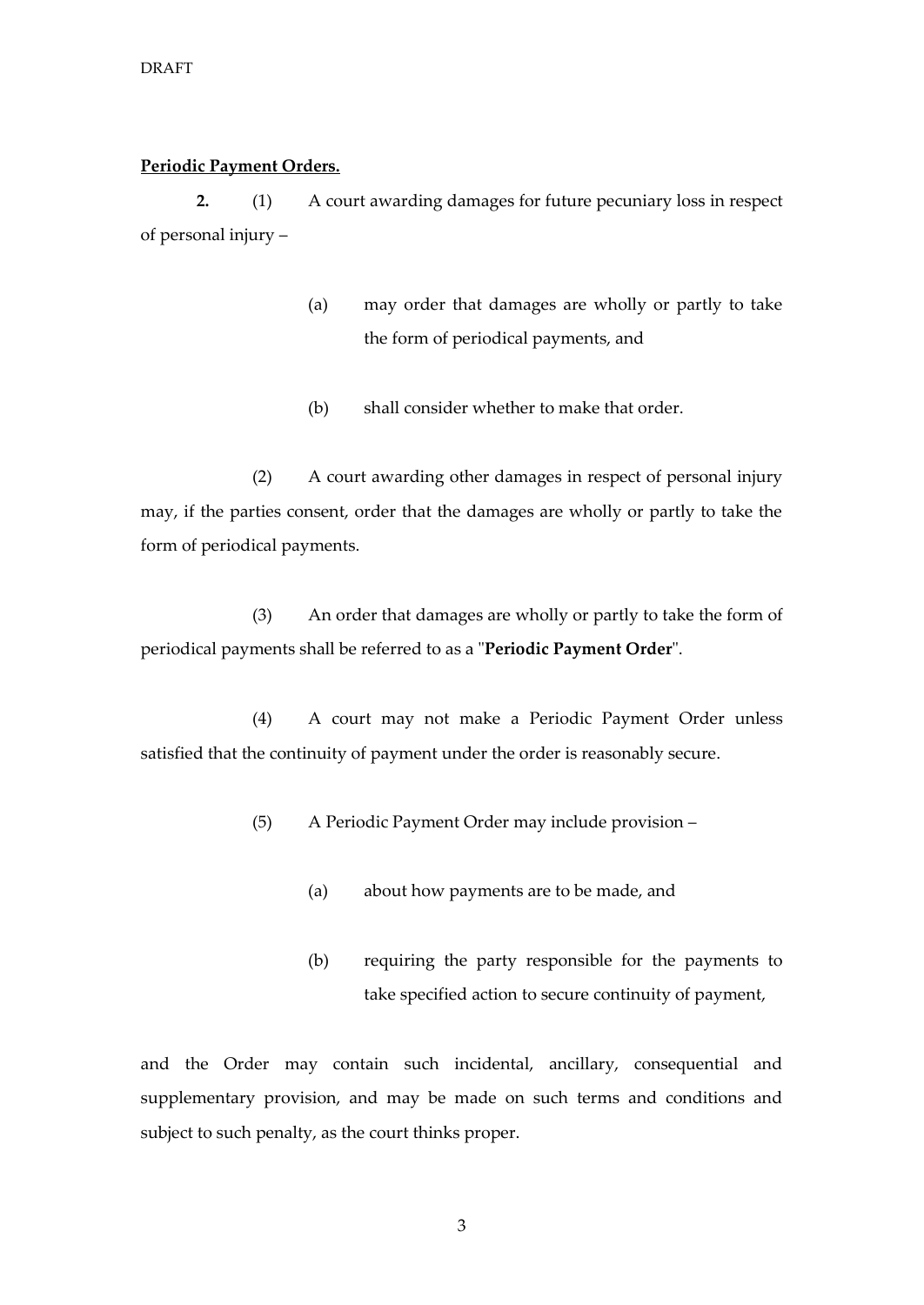(6) Where a person has a right to receive payments under a Periodic Payment Order, or where an arrangement is entered into in satisfaction of a Periodic Payment Order, that person's right under the order or arrangement may not be assigned or charged without the approval of the court which made the order; and-

- (a) a court shall not approve an assignment or charge unless satisfied that special circumstances make it necessary, and
- (b) a purported assignment or charge, or agreement to assign or charge, is void unless approved by the court.

(7) Rules of court enacted by Order of the Royal Court may require a court to take specified matters into account when considering –

- (a) whether to make a Periodic Payment Order,
- (b) the security of the continuity of payment, and
- (c) whether to approve an assignment or charge or agreement to assign or charge.

(8) Where a Periodic Payment Order is made, an alteration of the method by which the payments are made shall be treated as a breach of the order (whether or not the method was specified under subsection  $(5)(a)$ ) unless –

- (a) the court which made the order declares its satisfaction
	- 4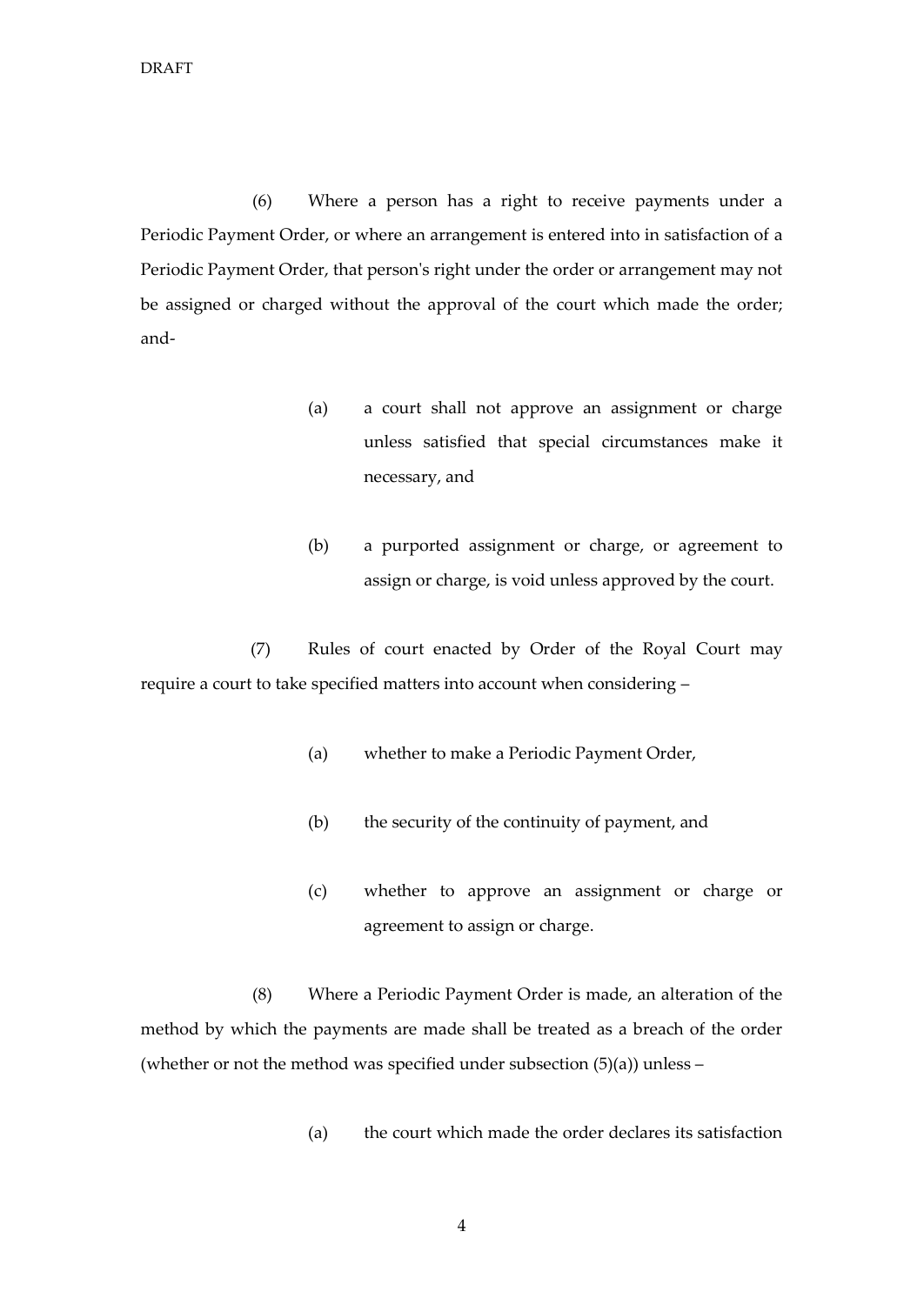that the continuity of payment under the new method is reasonably secure, or

(b) the source of payment under the new method is a committee of the States of Guernsey.

(9) In this section "**damages**" includes an interim payment which the court orders the defendant to make to the plaintiff.

#### **Recovery of healthcare costs.**

**3.** (1) The States may by Ordinance prescribe a scheme that applies where -

- (a) a person ("**the compensator**") has made or is to make payment (or is making payment under a Periodic Payment Order) of a sum awarded as damages, for or in respect of pecuniary loss in respect of personal injury suffered by another person ("**the victim**"), and
- (b) benefits have been paid to or for the victim in respect of the personal injury, or any other costs relating to healthcare arising from or in respect of the personal injury have been incurred by or in respect of the victim, by or on behalf of the States of Guernsey.

(2) A scheme prescribed by an Ordinance made under subsection (1) may also apply where a sum has been paid or is being paid by the compensator to the victim voluntarily or in pursuance of an agreement, and subsection (1)(a) shall be construed accordingly.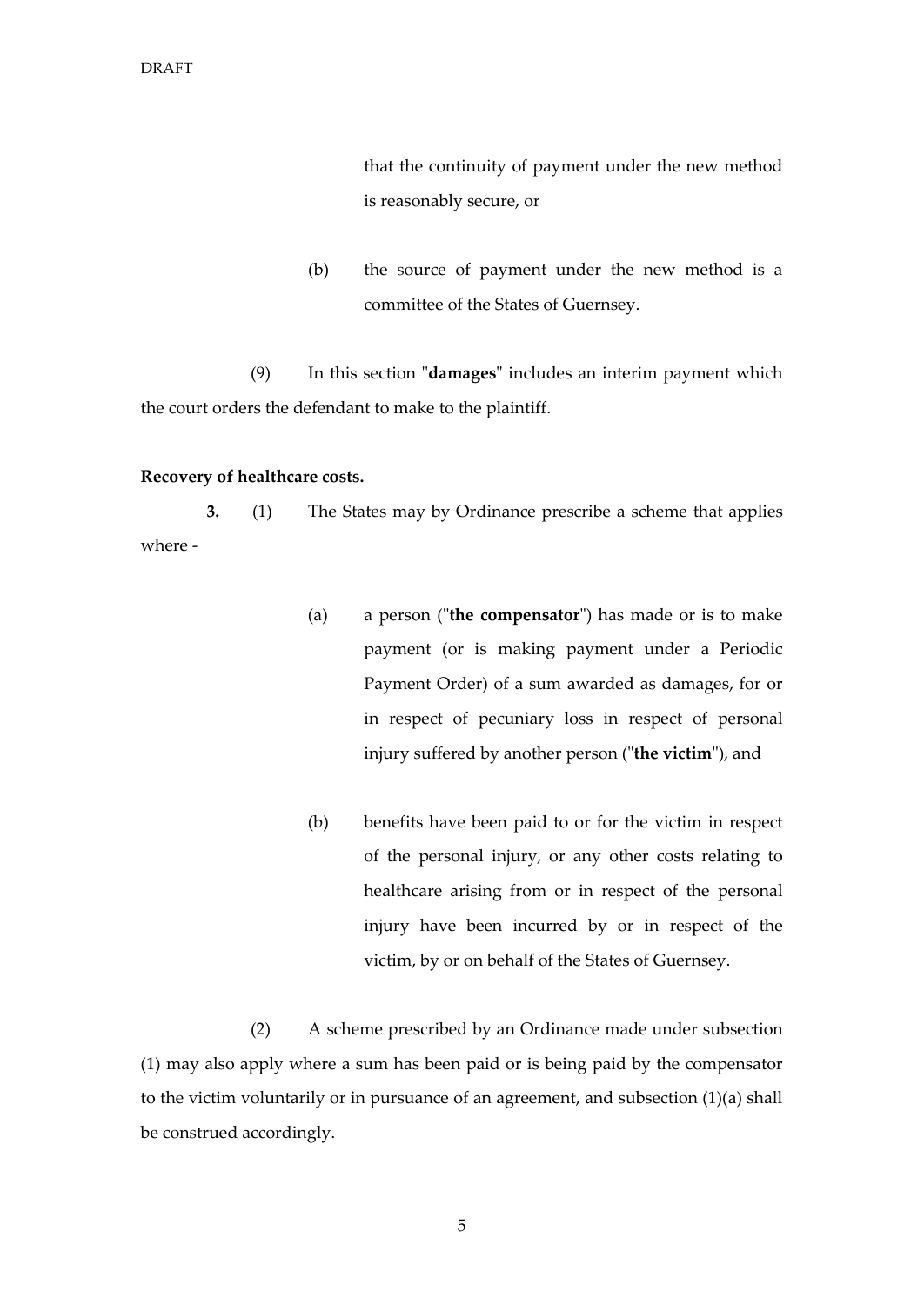(3) A scheme prescribed by Ordinance made under subsection (1) shall have the purpose of enabling the States of Guernsey (where the scheme applies) to recover from the compensator as a civil debt the benefits paid and costs incurred.

(4) Without prejudice to the provisions of section 7 (General provisions as to subordinate legislation), an Ordinance under subsection (1) may make such provision that the States thinks fit for the purpose set out in subsection (3) including, without limitation –

- (a) provision in respect of different classes and sums of awards of damages and payments, including by reference to the distinguishing factors set out in section 1(3) and in respect of damages awarded by way of a Periodic Payment Order, and in respect of different benefits and costs, different classes of benefits and costs, and differing amounts of benefits and costs,
- (b) the creation of powers for the States of Guernsey to demand information in respect of the payment of benefits and the incurring of costs, including (without limitation) provision in respect of –
	- (i) the information or class or description of information to be provided,
	- (ii) the form and manner in which the information must be provided,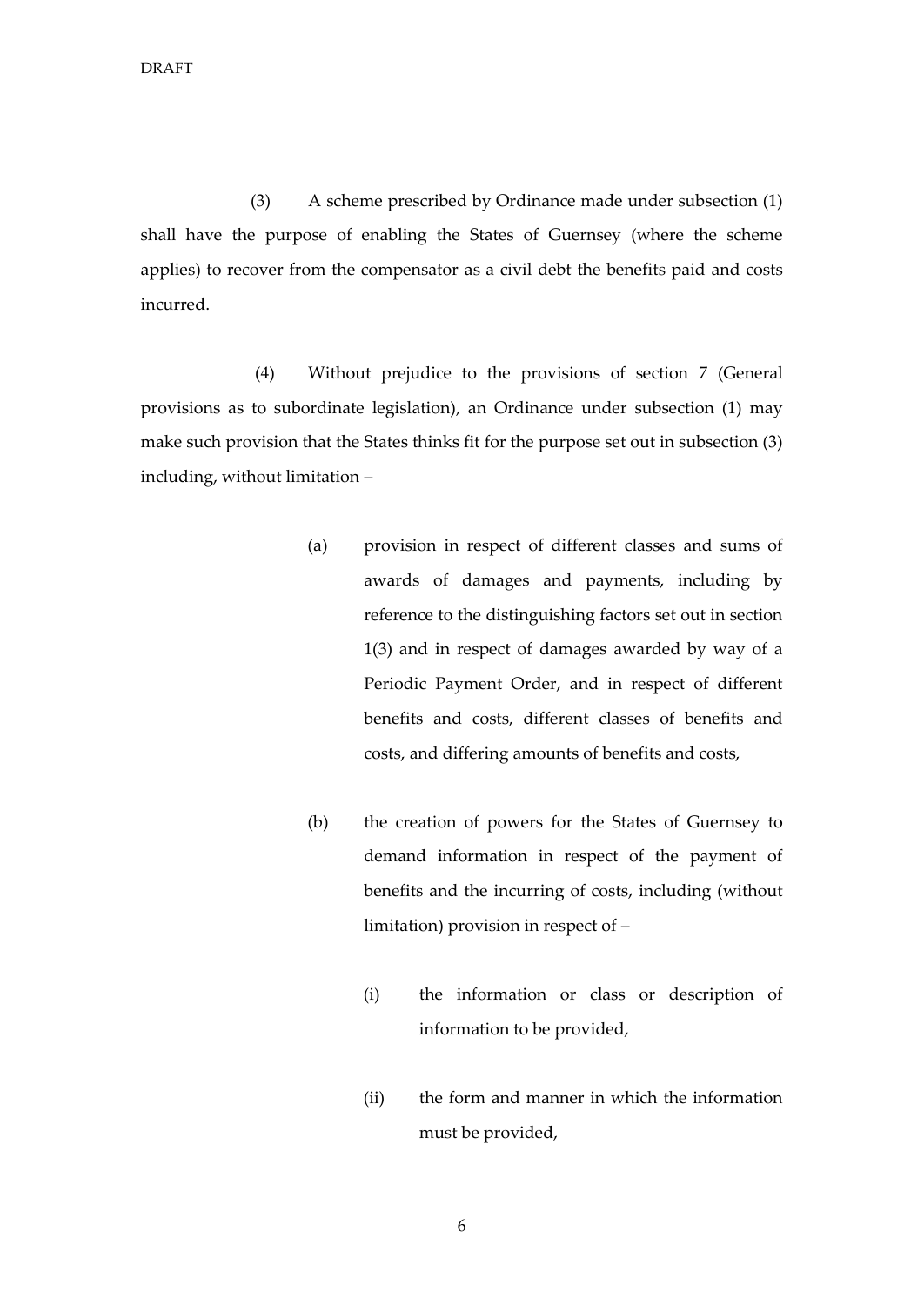- (iii) the means by which the information must be provided,
- (iv) the time within which the information must be provided, and
- (v) the periods to which the information must relate,
- (c) provision that in prescribed circumstances, some or all of benefits paid and costs incurred may not be recovered,
- (d) provision in respect of reviews of, and appeals against, decisions to recover benefits paid and costs incurred, and
- (e) provision as to the creation and punishment of offences, but such provision may not –
	- (i) provide for offences to be triable only on indictment,
	- (ii) authorise the imposition, on summary conviction of an offence, of a term of imprisonment or a fine exceeding the limits of jurisdiction for the time being imposed on the Magistrate's Court by section 9 of the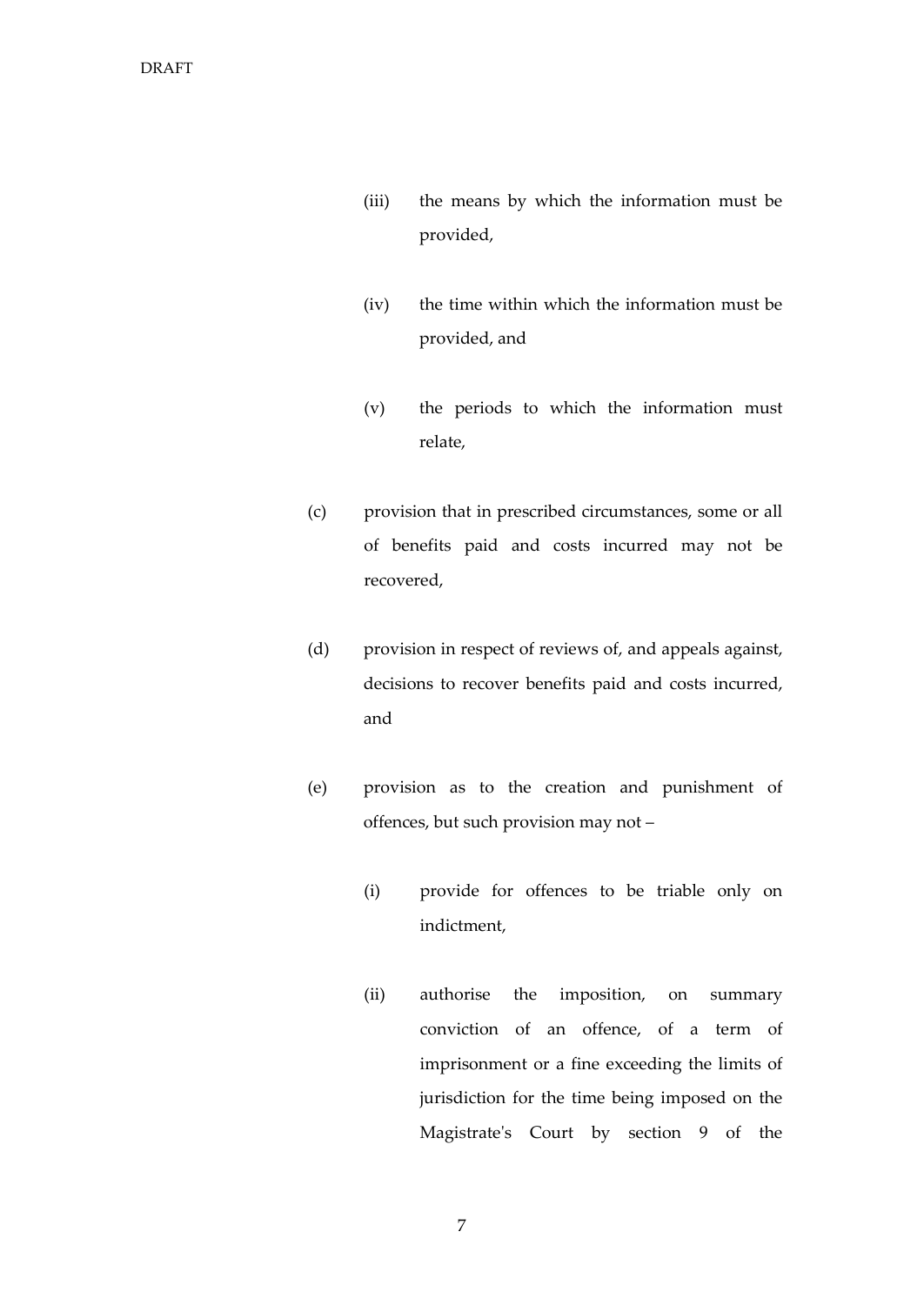Magistrate's Court (Guernsey) Law, 2008**<sup>b</sup>** ,

(iii) authorise the imposition, on conviction on indictment of any offence, of a term of imprisonment exceeding two years.

#### **Courts to disregard benefits paid and costs incurred when assessing damages**.

**4.** In assessing damages in respect of any personal injury a court shall disregard the amount of any benefits paid or likely to be paid, and of any other costs relating to healthcare incurred or likely to be incurred by the States of Guernsey, in respect of that personal injury.

#### **Power by Ordinance to limit awards of damages.**

**5.** (1) The States may by Ordinance prescribe limits in respect of the quantum of damages for losses in respect of personal injury that may be awarded by a court.

(2) Without prejudice to the provisions of section 7 (general provisions as to subordinate legislation), an Ordinance under this section may prescribe different limits to apply in different circumstances, and for different periods and different purposes, including by reference to the distinguishing factors set out in section 1(3) or 3(4) and in respect of damages awarded by way of a Periodic Payment Order.

\_\_\_\_\_\_\_\_\_\_\_\_\_\_\_\_\_\_\_\_\_\_\_\_\_\_\_\_\_\_\_\_\_\_\_\_\_\_\_\_\_\_\_\_\_\_\_\_\_\_\_\_\_\_\_\_\_\_\_\_\_\_\_\_\_\_\_\_\_

**b** Order in Council No. XVIII of 2009; amended by Ordinance No. XXII of 2009; and No. IX of 2016.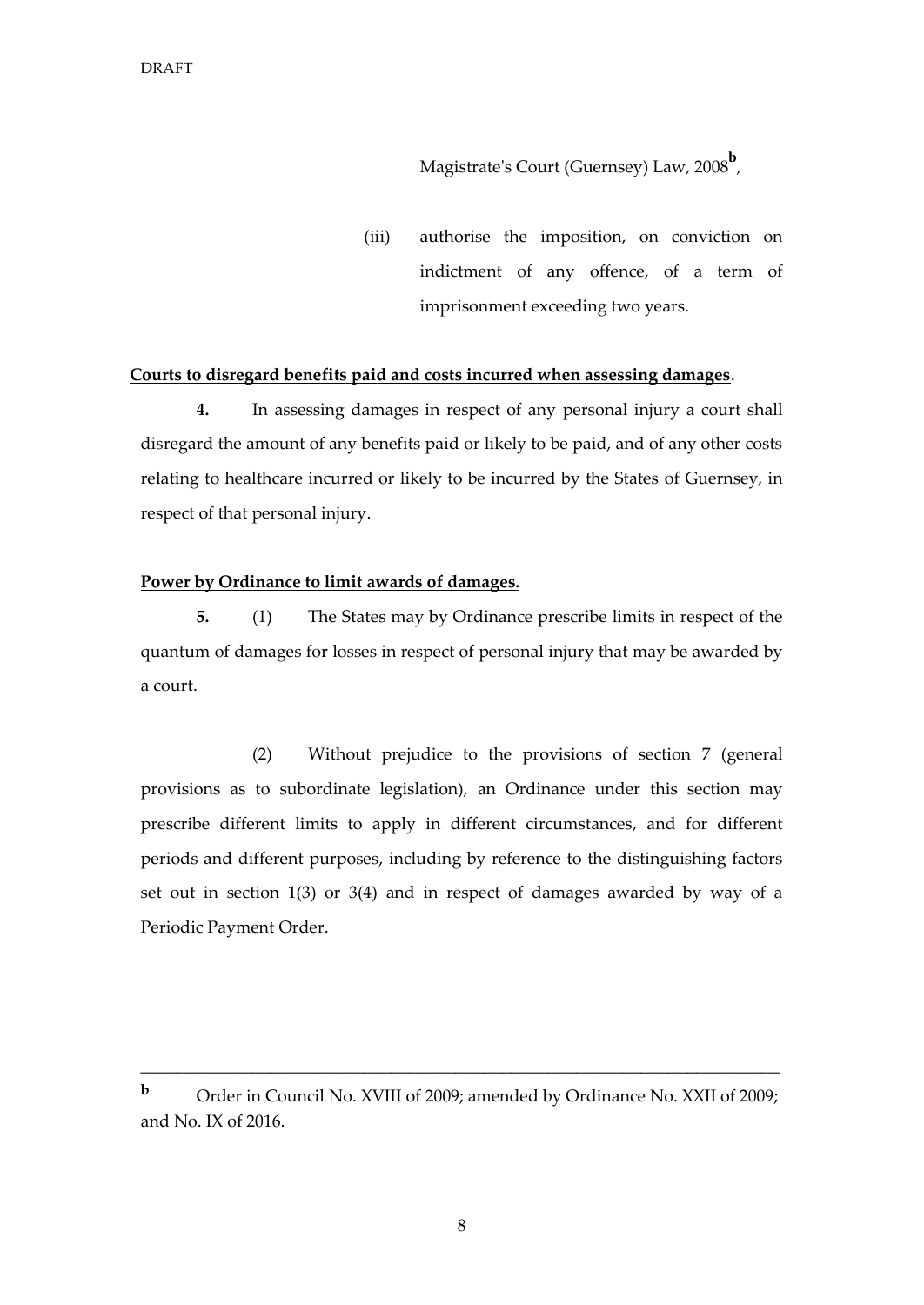### **Power by Ordinance to amend sections 3 and 4 in respect of the States of Alderney.**

**6.** The States may by Ordinance amend section 3 (recovery of healthcare costs) and section 4 (courts to disregard benefits paid and costs incurred when assessing damages) for the purpose of inserting provision in those sections (including, in the case of section 3, in one or more subsections thereof) in respect of the States of Alderney that is equivalent to the provision therein in respect of the States of Guernsey.

#### **General provisions as to subordinate legislation.**

**7**. (1) Regulations under this Law shall be laid before a meeting of the States as soon as possible and shall, if at that or the next meeting the States resolve to annul them, cease to have effect, but without prejudice to anything done under them or to the making of new regulations.

(2) A power to make an Ordinance or regulations under this Law shall, where it is exercised in respect of Alderney, be exercised following consultation with the Policy and Finance Committee of the States of Alderney, but a failure to comply with this subsection shall not invalidate any Ordinance or regulations made under this Law.

#### **Interpretation.**

**8**. (1) In this Law -

**"Committee"** means the Policy & Resources Committee of the States of Guernsey,

"**personal injury**" includes any disease and any impairment of a person's physical or mental condition, and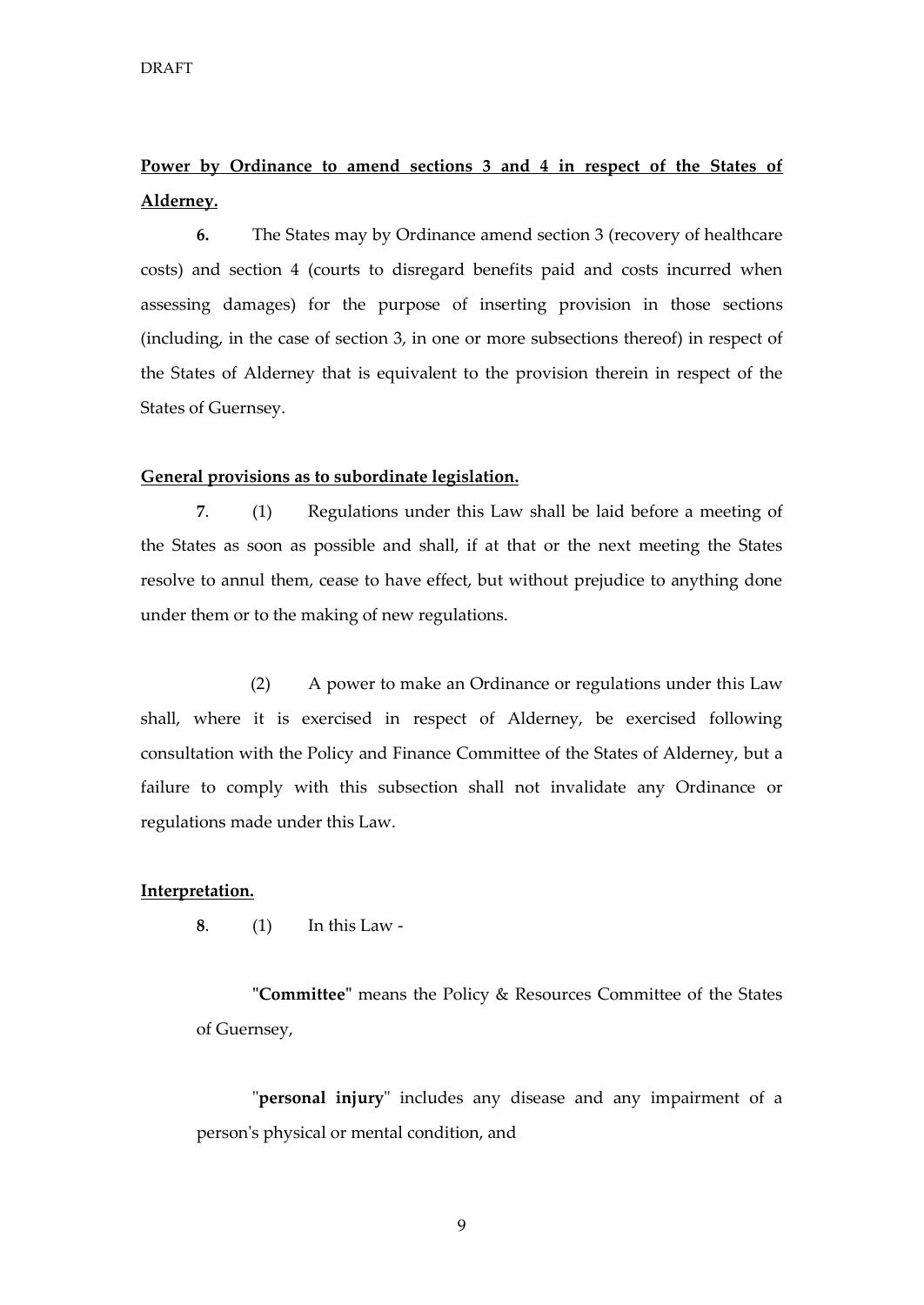"**Periodic Payment Order**" has the meaning given in section 2.

(2) In this Law, "**benefits**" means any payments made, or care, treatment or other services provided, by or on behalf of the States of Guernsey to an individual in respect of the costs of or associated with healthcare received by that individual, including but not limited to benefits payable and care, treatment or other services supplied whether under the Health Service (Benefit) (Guernsey) Law, 1990**<sup>c</sup>** and the Social Insurance (Guernsey) Law, 1978**<sup>d</sup>** and any Ordinance or subordinate legislation made thereunder or otherwise; and for the purposes of this definition, making payments includes but is not limited to providing benefits in kind, and providing through statutory or administrative arrangements for the reduction or elimination of a sum that would otherwise be payable in respect of such costs.

(3) The States may by Ordinance amend the definition of "benefits" at subsection (2); and for the avoidance of doubt, such amendment may

\_\_\_\_\_\_\_\_\_\_\_\_\_\_\_\_\_\_\_\_\_\_\_\_\_\_\_\_\_\_\_\_\_\_\_\_\_\_\_\_\_\_\_\_\_\_\_\_\_\_\_\_\_\_\_\_\_\_\_\_\_\_\_\_\_\_\_\_\_

**<sup>c</sup>** Ordres en Conseil Vol. XXXII, p. 192; amended by Order in Council No. IX of 2003; No. II of 2011; No. IV of 2018; Recueil d'Ordonnances Tome XXVI, pp. 177 and 483; Ordinance Nos. XXII and XXVII of 2002; No. XXI and XXXIII of 2003; No. XLII of 2006; No. XLIII of 2007; No. XXII of 2015; Ordinance Nos. IX and XLIV of 2016; and No. XLIV of 2016; the Law is applied with modifications to Alderney by Recueil d'Ordonnances Tome XXV, p. 204.

**<sup>d</sup>** Ordres en Conseil Vol. XXVI, p. 292; amended by Ordres en Conseil Vol. XXVII, pp. 238, 307 and 392; Vol. XXIX, pp. 24, 148 and 422; Vol XXXI, p. 278; Vol. XXXII, p. 59; Vol. XXXIV, p. 510; Vol. XXXV(1), p. 164; Vol. XXXVI, pp. 123 and 343; Vol. XXXVIII, p. 59: Vol. XXXIX, p. 107; Order in Council No. X of 2000; No. IX of 2001; No. XXIII of 2002; No. XXIV of 2003; No. XI of 2004; No. XVIII of 2007; No. V of 2012; No. IV of 2014; No. III of 2016 and No. IV of 2018; Recueil d'Ordonnances Tome XXV, p. 148; Tome XXVI, p. 177; Ordinance No. XXXIII of 2003; No. XLIV of 2007; Nos. VII and XLII of 2009; No. XVII of 2011; No. XXXVIII of 2012; No. XXX of 2013; Nos. IX and XXX of 2016; Nos. XIII, XXIII and XXXIV of 2017; Nos. XXVII and XXXVI of 2018; and Alderney Ordinance No. VIII of 2018.